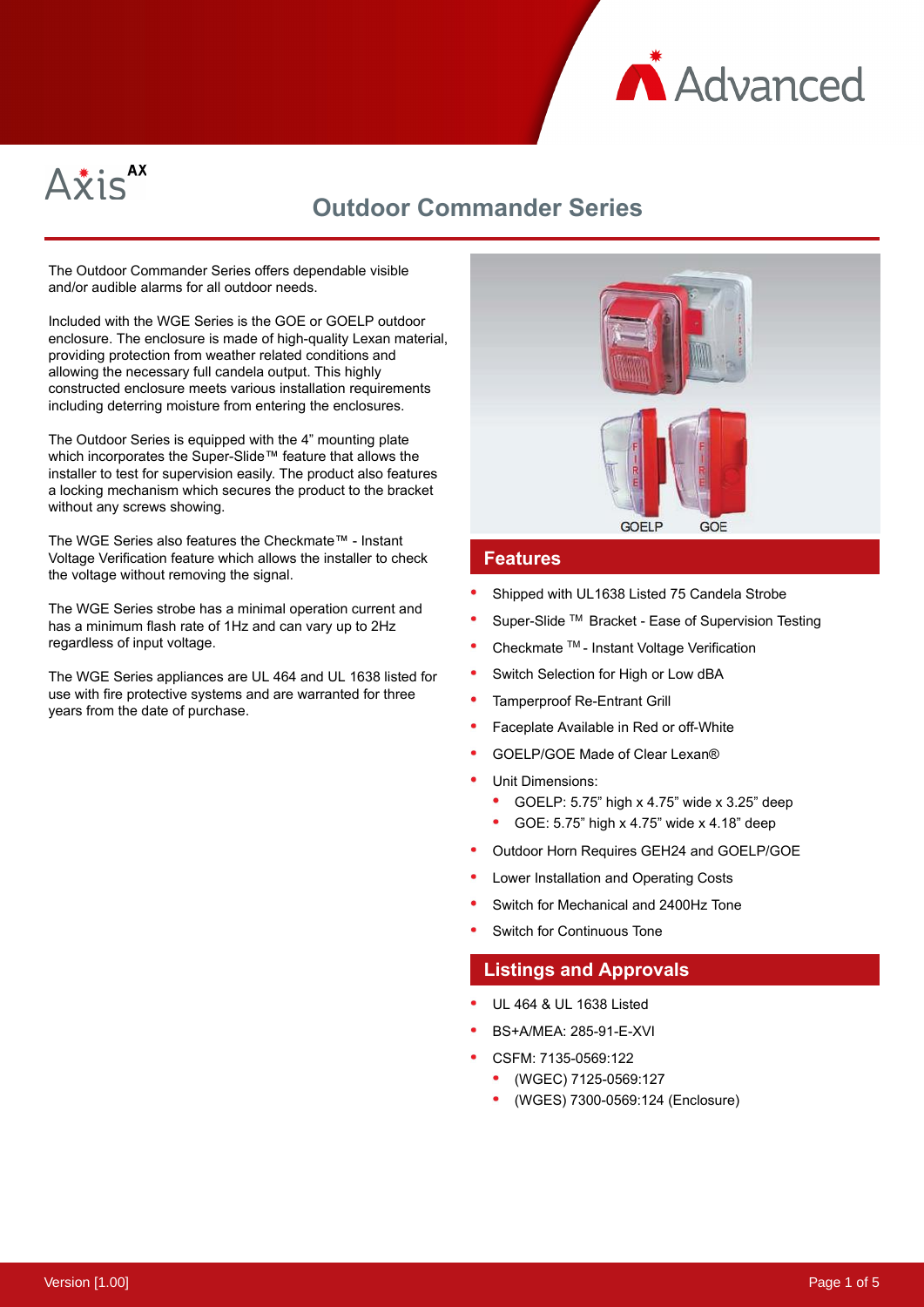## **GEH24 - 24 Volt Low Profile Evacuation Horn**

| Model Number | <b>Part Number</b> | Nominal Voltage | Reverberant dBA @ 10ft. Per UL 464 <sup>1</sup> | ln Anechoic Room dBA @ 10ft. |
|--------------|--------------------|-----------------|-------------------------------------------------|------------------------------|
| GEH24-R      | 904-1205-002       | 24 VDC          | 70-82                                           | 100                          |
| GEH24-W      | 904-1207-002       | $-24$ VDC       | 70-82                                           | 100                          |

NOTE: Must order the GOE or GOELP separately when using the GEH24 in an outdoor application.

#### **WGES24 - 24 Volt Low Profile Evacuation Outdoor Strobe**

| <b>Model Number</b> | <b>Part Number</b> | <b>Nominal Voltage</b> | Candela (UL 1638) |
|---------------------|--------------------|------------------------|-------------------|
| WGES24-75WR         | 904-1219-002       | <b>24 VDC</b>          | 75                |
| WGES24-75WW         | 904-1220-002       | <b>24 VDC</b>          | 75                |
| WGES24-75WRLP       | 904-1261-002       | 24 VDC                 | 75                |
| WGES24-75WWLP       | 904-1263-002       | <b>24 VDC</b>          | 75                |
| WGES24-75PWWLP      | 904-1264-002       | <b>24 VDC</b>          | 75                |

del Designations:

" = Wall Mount " = Red Faceplate " = Off-White Faceplate " = Plain (No lettering)

ain Units are non-returnable "LP" = Low Profile (GOELP Enclosure)

WGES24 and WGEC24 shipped with the GOE or GOELP outdoor enclosure.

## **WGEC24 - 24 Volt Low Profile Evacuation Outdoor Horn/Stobe**

| Model Number   | Part Number  |               |    | Nominal Voltage Candela (UL 1638) Reverberant dBA @ 10ft Per<br><b>UL 464</b> | In Anechoic Room dBA<br>@ 10ft |
|----------------|--------------|---------------|----|-------------------------------------------------------------------------------|--------------------------------|
| WGEC24-75WR    | 904-1217-002 | 24 VDC        | 75 | 70-82                                                                         | 100                            |
| WGEC24-75WW    | 904-1218-002 | <b>24 VDC</b> | 75 | 70-82                                                                         | 100                            |
| WGEC24-75PWR   | 904-1245-002 | <b>24 VDC</b> | 75 | 70-82                                                                         | 100                            |
| WGEC24-75PWW   | 904-1246-002 | <b>24 VDC</b> | 75 | 70-82                                                                         | 100                            |
| WGEC24-75WRLP  | 904-1257-002 | 24 VDC        | 75 | 70-82                                                                         | 100                            |
| WGEC24-75WWLP  | 904-1259-002 | <b>24 VDC</b> | 75 | 70-82                                                                         | 100                            |
| WGEC24-75PWRLP | 904-1258-002 | <b>24 VDC</b> | 75 | 70-82                                                                         | 100                            |
| WGEC24-75PWWLP | 904-1260-002 | <b>24 VDC</b> | 75 | 70-82                                                                         | 100                            |

NOTES:

- $\bullet$ The WGE Series is listed for outdoor use.
	- $\bullet$ Indoor operating temperature:  $32 °F$  to  $120 °F$  (0 °C to  $49 °C$ )
	- Outdoor Operating Temperature: -31  $\,^{\circ}$  F to 150  $\,^{\circ}$  F (-35  $\,^{\circ}$  C to 66  $\,^{\circ}$  C)
- $\bullet$ For nominal and peak current across UL regulated voltage range for filtered DC power and unfiltered (FWR [Full Wave Rectified]) power, see installation manual).
- $\bullet$ Gentex does not recommend using a coded or pulsing signaling circuit with any of our strobe products.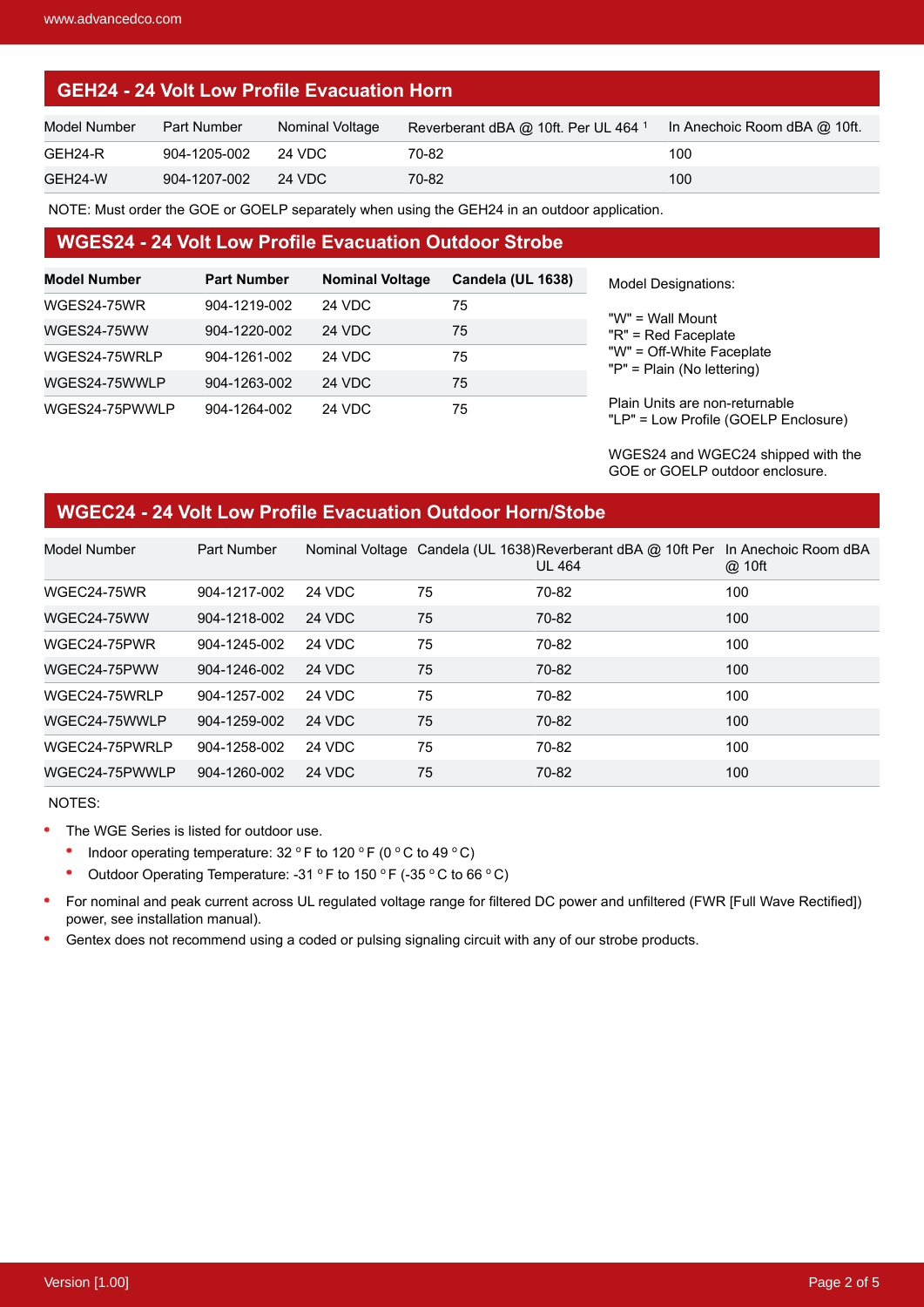# **WGE Series Product Horn Current Ratings**

| Horn Mode                | Minimum dBA @<br>10ft. per UL 464<br>(High) | Minimum dBA @<br>10ft. per UL464 | Regulated 24 VDC Max.<br>Operating @ High Setting<br>(mA) |
|--------------------------|---------------------------------------------|----------------------------------|-----------------------------------------------------------|
| Temp 3 2400Hz            | 78                                          | $71*$                            | 28                                                        |
| Temp 3<br>Mechanical     | 76                                          | $70*$                            | 25                                                        |
| Temp 3 Chime             | $70*$                                       | 66*                              | 15                                                        |
| Continuous<br>2400HZ     | 81                                          | $74*$                            | 28                                                        |
| Continuous<br>Mechanical | 80                                          | $72*$                            | 25                                                        |
| Continuous Chime 70*     |                                             | 66*                              | 15                                                        |
| Whoop                    | 82                                          | 69*                              | 56                                                        |

### **WGE Series Product Strobe Current Ratings**

| Candela             | 75cd               |
|---------------------|--------------------|
| 24 VDC              | 112mA              |
| UL Max <sup>1</sup> | 180 <sub>m</sub> A |

\* Operating the horn in this mode at this voltage will result in not meeting the minimum UL reverberant sound level required for public mode fire protection service. These settings are acceptable only for private mode fire alarm use. Use the high dBA setting for public mode application (not applicable when using the chime tone. The chime tone is always private mode).

NOTES: The sound output for the temporal 3 tone is rated lower since the time the horn is off is averaged into the sound output rating. While the horn is producing a tone in the temporal 3 mode, its sound pressure is the same as continuous mode.

To obtain horn/strobe current draw, add the strobe current draw and the horn current draw.

<sup>1</sup> RMS Current ratings are per UL average RMS method. UL max rating is the maximum RMS current within the listed voltage range (16-33 VDC for 24 VDC units and 8-17 VDC for 12 VDC units). For strobes, the UL max current is usually at the minimum listed voltage (16 VDC for 24 VDC units and 8 VDC for 12 VDC units). For audibles, the max current is usually at the maximum listed voltage. For unfiltered FWR ratings, see installation manual.

### **Checkmate Instant Voltage Verification Switch Locations**



Switch positions 1 and 2<br>in the off position to select n and strobe



Switch Position

|                        | 3          | 4          | 5          |
|------------------------|------------|------------|------------|
| Mechanical Temp        | ON         | ON         | ON         |
| <b>Mechanical Cont</b> | <b>OFF</b> | <b>ON</b>  | <b>ON</b>  |
| Hi-Temp                | ON         | <b>OFF</b> | ON         |
| Hi-Cont                | <b>OFF</b> | <b>OFF</b> | ON         |
| Chime Temp             | ON         | ON         | <b>OFF</b> |
| Chime Cont             | <b>OFF</b> | ON         | <b>OFF</b> |
| Whoop                  | ON         | <b>OFF</b> | OFF        |
| Whoop                  | OFF        | OFF        | OFF        |

The access holes are provided in the back of the terminal block to allow the voltage to be measured directly without removing the device. Typically this would be done at the end of the line to confirm design criteria. Less than most measurements will be taken using S+ and S- locations although access is provided to other locations. NOTE: Care should be taken to not short the test probes.

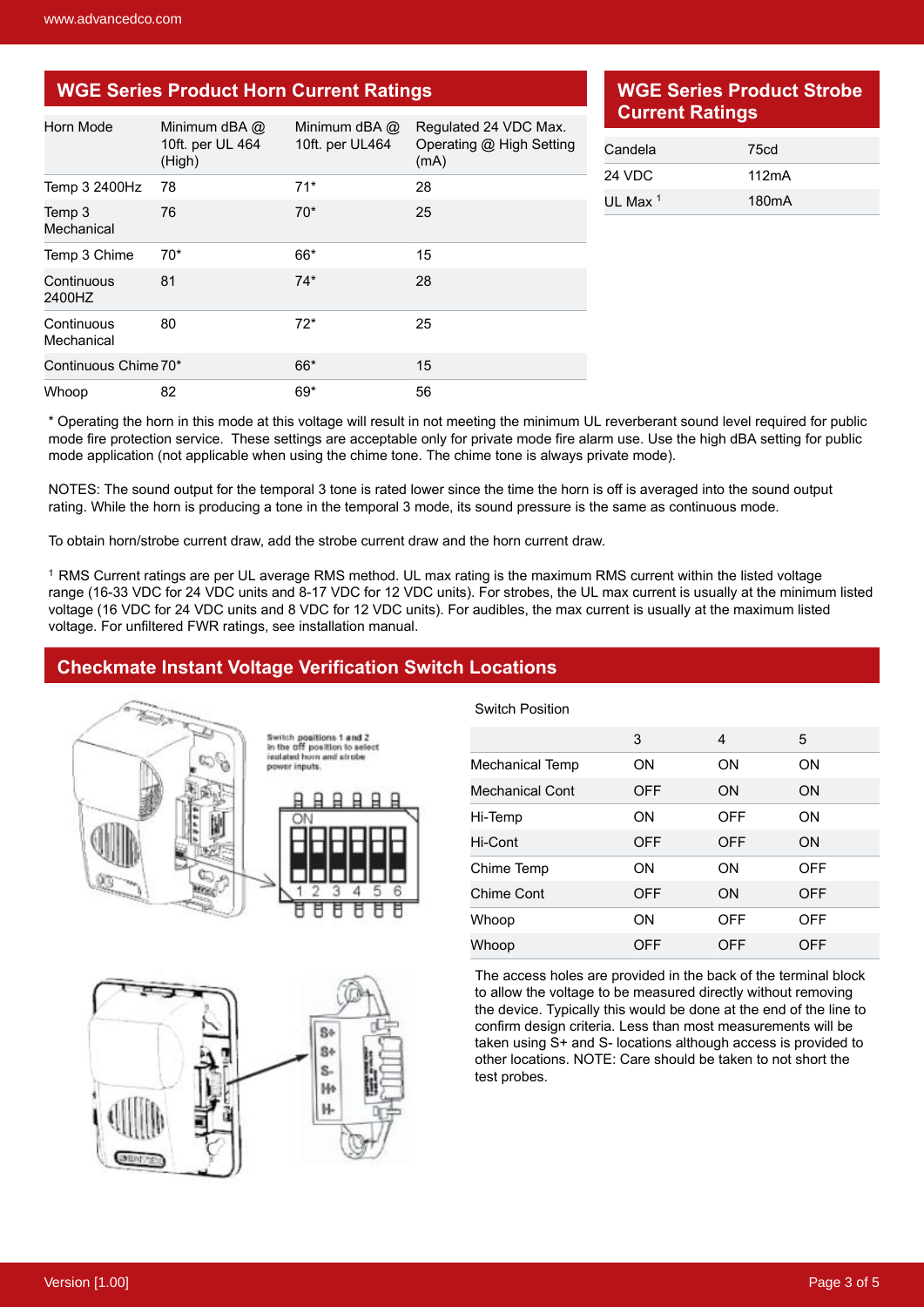# **Conventional WGE Series Wiring Diagram**



### **Wiring Diagram WGE Series with Gentex Synchronization Module**



NOTE: See technical Bulletin 015 for proper synchronization module for application.